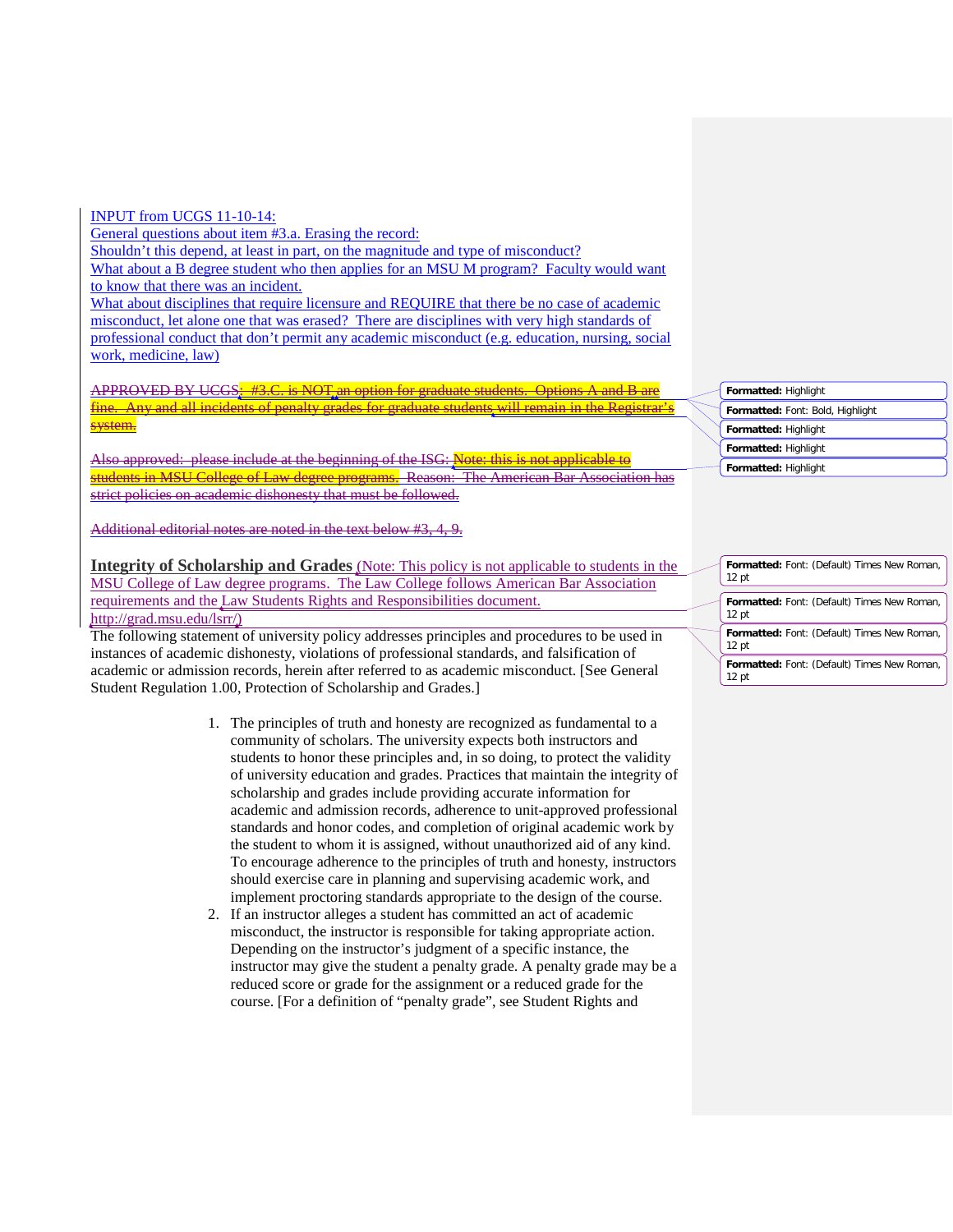Responsibilities (SRR) 8.1.15 and Graduate Students Rights and Responsibilities (GSRR) 8.1.15.]

- 3. When an instructor gives an undergraduate or graduate student a penalty grade for academic misconduct, the instructor must **complete and submit an Academic Dishonesty Report (available on the Registrar's Form Menu under Instructor Systems).** provide a written description of the details of the academic misconduct to the student and to the student's academic dean. The student's academic dean will add the written description **The report will be sent to the student, the student's dean, the Dean of the Graduate School (for graduate students) or Dean of Undergraduate Studies (for undergraduate students) and be added to the student's academic record. It will remain in the student's record unless: a) the student successfully grieves the allegation; b) the instructor filing the report requests it be removed; or, for undergraduates only; c) upon conferral of their degree if only one report has been filed, the student has successfully completed the required course on academic integrity, and no additional sanctions were requested. or it is removed by the Dean of the Graduate School or the Dean of Undergraduate Studies.** where it will remain, unless the student successfully grieves the allegation.
- 4. **When completing the Academic Dishonesty Report,** In notifying the student's academic dean of the student's act of academic misconduct, **if the instructor gives a failing grade in the course,** the instructor may request the student's academic dean to to initiate an academic disciplinary hearing to impose sanctions in addition to, or other than, **the failing grade.** a penalty grade.
- 5. When in the judgment of the student's academic dean, a sanction in addition to, or other than, a penalty grade is warranted (e.g., dismissal from a unit or program), the dean may call for an academic disciplinary hearing. In calling for an academic disciplinary hearing, the student's academic dean may act independently or in response to a request by the instructor. [See SRR 4.3.1.1, GSRR 5.5.2, and Medical Student Rights and Responsibilities (MSRR) 5.1.3.1.]
- 6. A student accused of academic misconduct may request an academic grievance hearing to contest the allegation before the appropriate hearing board. of the department, school, or college in which the alleged academic dishonesty occurred. In cases involving academic misconduct, no student may be dismissed from a course or program of study without an academic disciplinary hearing.
- 7. On the first offense of academic misconduct, the student must **complete**  attend an educational program on academic integrity and academic misconduct provided by the Associate Provost for Undergraduate Education and Dean of Undergraduate Studies for undergraduate students **or** and the Dean of the Graduate School for graduate students.
- 8. In cases involving undergraduate students in which the student's academic dean, or designee, calls for an academic disciplinary hearing,